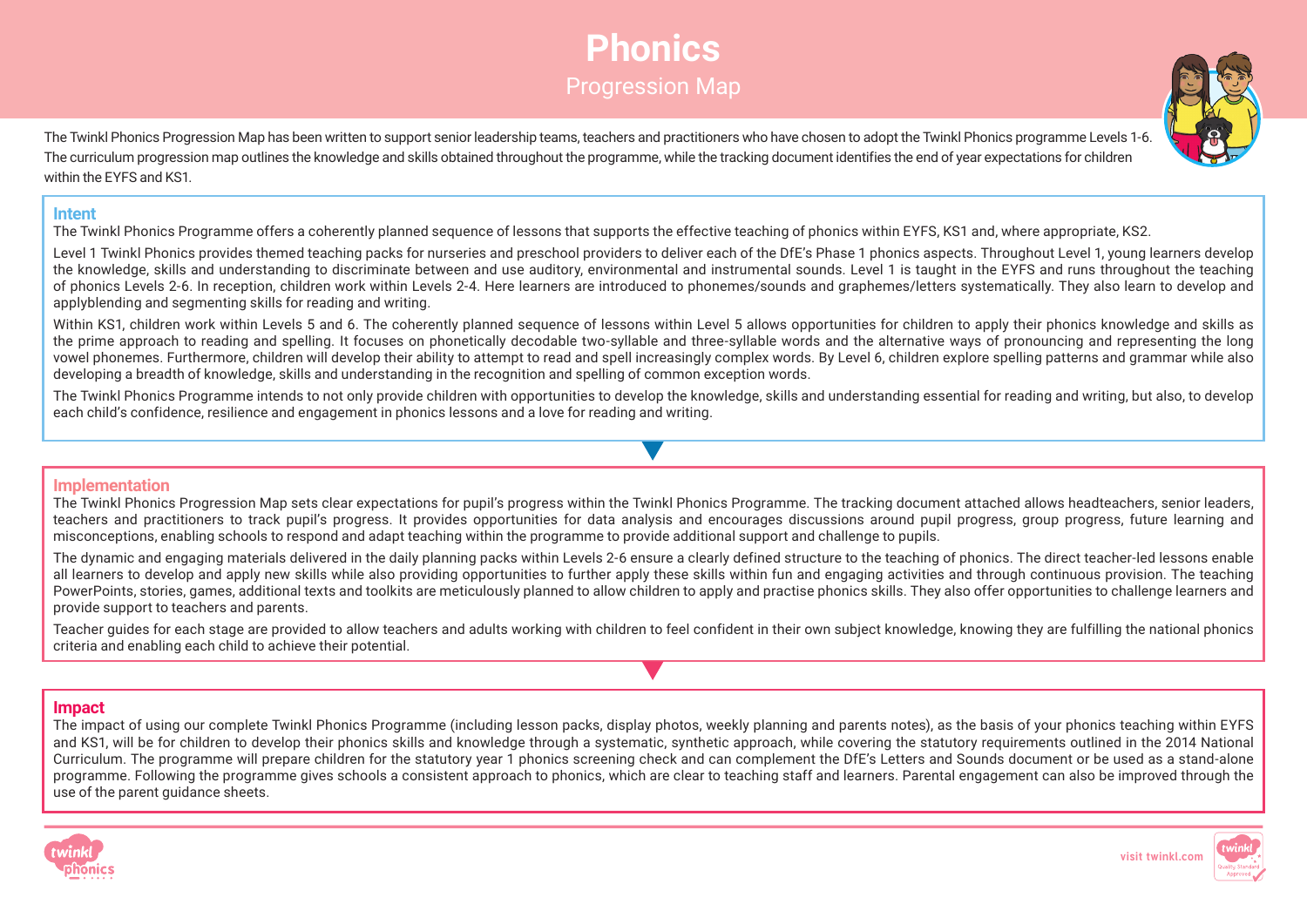| <b>Links to EYFS- Early Learning Goals</b>                                                                                                                                                                                                                                        |                                                                                                                                                                                                                                                    |  |  |  |  |  |  |  |  |  |
|-----------------------------------------------------------------------------------------------------------------------------------------------------------------------------------------------------------------------------------------------------------------------------------|----------------------------------------------------------------------------------------------------------------------------------------------------------------------------------------------------------------------------------------------------|--|--|--|--|--|--|--|--|--|
| <b>Reading</b>                                                                                                                                                                                                                                                                    | <b>Writing</b>                                                                                                                                                                                                                                     |  |  |  |  |  |  |  |  |  |
| Say a sound for each letter in the alphabet and at least 10 digraphs.<br>Read words consistent with their phonic knowledge by sound-blending.<br>Read aloud simple sentences and books that are consistent with their phonic<br>knowledge, including some common exception words. | Write recognisable letters, most of which are correctly formed.<br>a<br>Spell words by identifying sounds in them and representing the sounds with a<br>letter or letters.<br>Write simple phrases and sentences that can be read by others.<br>c. |  |  |  |  |  |  |  |  |  |

|                                                         | <b>Key Stage 1 National Curriculum Expectations - Year 1</b>                                                                                                                                                                                                                                                                                                                                                                                                                                                                                                                                                                                                                                                                                                                                                                                                                                                                                                                                                                                      |                                            |                                                                                                                                                                                                                                                                                                                                                                                                                                                                                                                                                                                                                                                                                                                                                                                                                                                                               |  |  |  |  |  |  |  |  |
|---------------------------------------------------------|---------------------------------------------------------------------------------------------------------------------------------------------------------------------------------------------------------------------------------------------------------------------------------------------------------------------------------------------------------------------------------------------------------------------------------------------------------------------------------------------------------------------------------------------------------------------------------------------------------------------------------------------------------------------------------------------------------------------------------------------------------------------------------------------------------------------------------------------------------------------------------------------------------------------------------------------------------------------------------------------------------------------------------------------------|--------------------------------------------|-------------------------------------------------------------------------------------------------------------------------------------------------------------------------------------------------------------------------------------------------------------------------------------------------------------------------------------------------------------------------------------------------------------------------------------------------------------------------------------------------------------------------------------------------------------------------------------------------------------------------------------------------------------------------------------------------------------------------------------------------------------------------------------------------------------------------------------------------------------------------------|--|--|--|--|--|--|--|--|
|                                                         | <b>Word Reading - Recognition</b>                                                                                                                                                                                                                                                                                                                                                                                                                                                                                                                                                                                                                                                                                                                                                                                                                                                                                                                                                                                                                 | <b>Writing - Transcription</b>             |                                                                                                                                                                                                                                                                                                                                                                                                                                                                                                                                                                                                                                                                                                                                                                                                                                                                               |  |  |  |  |  |  |  |  |
| a<br>b<br>$\mathbb{C}$<br>-d<br>е<br>$\mathbf{C}$<br>h. | Apply phonic knowledge and skills as the route to decode words.<br>Respond readily with the correct sound to graphemes (letters or groups of<br>letters) for all 40+ phonemes, including, where applicable, alternative sounds<br>for graphemes.<br>Read accurately by blending sounds in unfamiliar words containing GPCs that<br>have been taught.<br>Read common exception words, noting unusual correspondences between<br>spelling and sound and where these occur in the word.<br>Read words containing taught GPCs and -s, -es, -ing, -ed, -er and -est endings.<br>Read other words of more than one syllable that contain taught GPCs.<br>Read words with contractions [for example, I'm, I'll, we'll], and understand that<br>the apostrophe represents the omitted letter(s).<br>Read aloud accurately books that are consistent with their developing phonic<br>knowledge and that do not require them to use other strategies to work out<br>words.<br>Re-read these books to build up their fluency and confidence in word reading. | a<br>b.<br>c.<br>d.<br>e<br>$\alpha$<br>h. | Write words containing each of the 40+ phonemes already taught.<br>Spell common exception words.<br>Spell the days of the week.<br>Name the letters of the alphabet.<br>Naming the letters of the alphabet in order.<br>Using letter names to distinguish between alternative spellings of the same<br>sound.<br>Add prefixes and suffixes using:<br>the spelling rule for adding -s or -es as the plural marker for nouns and the<br>third person singular marker for verbs;<br>the prefix $un$ ;<br>-ing, -ed, -er and -est where no change is needed in the spelling of root words,<br>e.g. helping, helped, helper, eating, quicker, quickest.<br>Apply simple spelling rules and guidance, as listed in English Appendix 1.<br>Write from memory simple sentences dictated by the teacher that include words<br>using the GPCs and common exception words taught so far. |  |  |  |  |  |  |  |  |



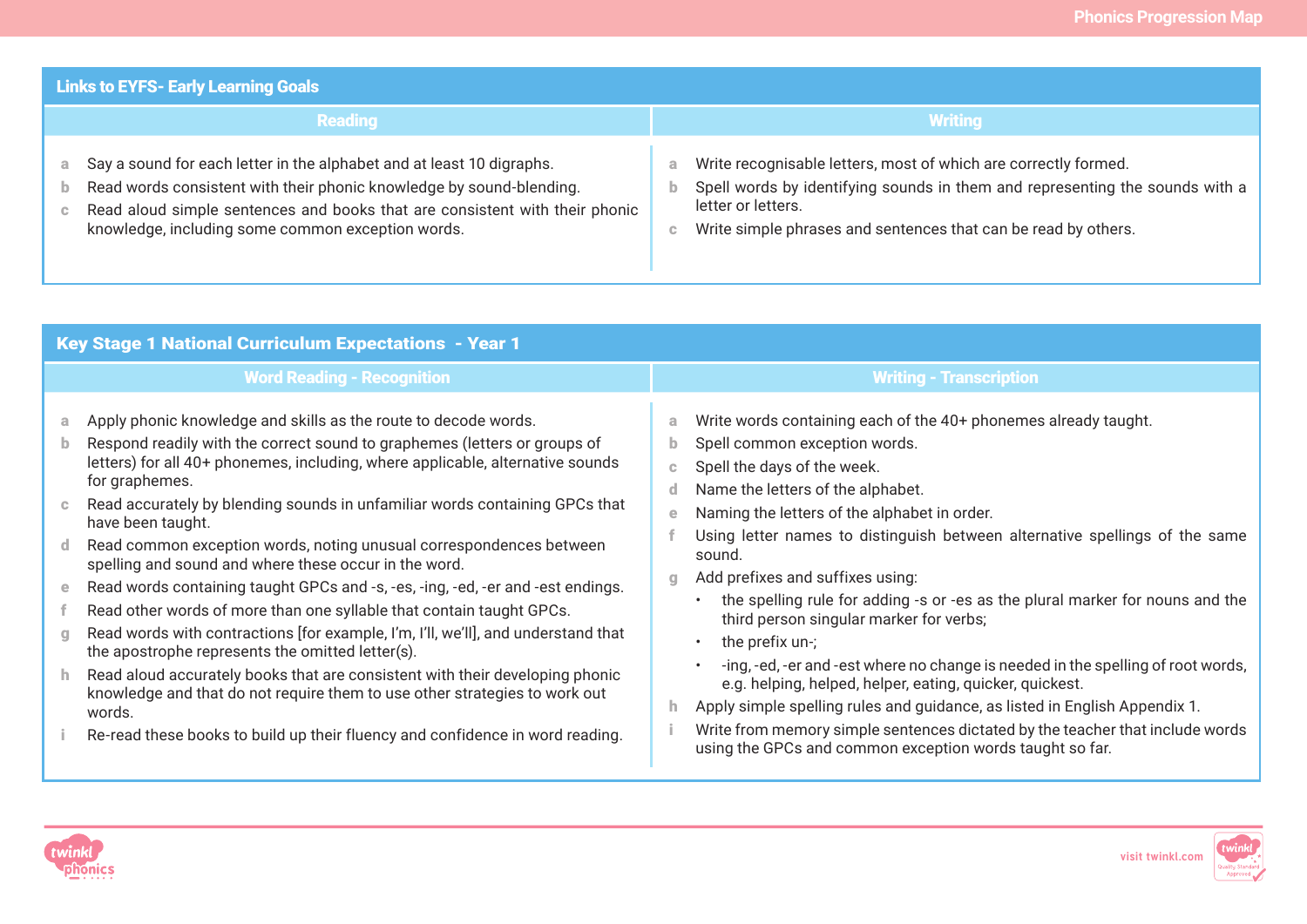|                          | Key Stage 1 National Curriculum Expectations - Year 2                                                                                                                                                                                                                                                                                                                                                     |                                |                                                                                                                                                                                                                                                                                                                                          |  |  |  |  |
|--------------------------|-----------------------------------------------------------------------------------------------------------------------------------------------------------------------------------------------------------------------------------------------------------------------------------------------------------------------------------------------------------------------------------------------------------|--------------------------------|------------------------------------------------------------------------------------------------------------------------------------------------------------------------------------------------------------------------------------------------------------------------------------------------------------------------------------------|--|--|--|--|
|                          | <b>Reading - Recognition</b>                                                                                                                                                                                                                                                                                                                                                                              | <b>Writing - Transcription</b> |                                                                                                                                                                                                                                                                                                                                          |  |  |  |  |
| a.<br>b.<br>$\mathbb{C}$ | Continue to apply phonic knowledge and skills as the route to decode words until<br>automatic decoding has become embedded and reading is fluent.<br>Read accurately by blending the sounds in words that contain the graphemes<br>taught so far, especially recognising alternative sounds for graphemes.<br>Read accurately words of two or more syllables that contain the same graphemes<br>as above. | a.<br>b.<br>$\mathbf{C}$       | Spell by segmenting spoken words into phonemes and representing these by<br>graphemes, spelling many correctly.<br>Spelling learning new ways of spelling phonemes for which one or more spellings<br>are already known, and learn some words with each spelling, including a few<br>common homophones.<br>Spell common exception words. |  |  |  |  |
| d.                       | Read words containing common suffixes.                                                                                                                                                                                                                                                                                                                                                                    | d.                             | Spell more words with contracted forms.                                                                                                                                                                                                                                                                                                  |  |  |  |  |
| e<br>$q_{\parallel}$     | Read further common exception words, noting unusual correspondences<br>between spelling and sound and where these occur in the word.<br>Read most words quickly and accurately, without overt sounding and blending,<br>when they have been frequently encountered.<br>Read aloud books closely matched to their improving phonic knowledge,                                                              | е<br>$q_{\parallel}$           | Spelling using the possessive apostrophe (singular), for example, the girl's book.<br>Distinguish between homophones and near-homophones.<br>Add suffixes to spell longer words, including -ment, -ness, -ful, -less, -ly.<br>Apply spelling rules and guidance, as listed in English Appendix 1.                                        |  |  |  |  |
| h.                       | sounding out unfamiliar words accurately, automatically and without undue<br>hesitation.<br>Re-read these books to build up their fluency and confidence in word reading.                                                                                                                                                                                                                                 |                                | Write from memory simple sentences dictated by the teacher that include words<br>using the GPCs, common exception words and punctuation taught so far.                                                                                                                                                                                   |  |  |  |  |

# **End of Year Expectations:**

| <b>Twinkl Phonics Level</b> | <b>Reception</b>                                            | Year <sub>1</sub> | Year 2 |  |  |  |  |  |  |
|-----------------------------|-------------------------------------------------------------|-------------------|--------|--|--|--|--|--|--|
| Level 1                     | Level 1 runs throughout the teaching of Phonics Levels 2-6. |                   |        |  |  |  |  |  |  |
| Level 2                     |                                                             |                   |        |  |  |  |  |  |  |
| Level 3                     |                                                             |                   |        |  |  |  |  |  |  |
| Level 4                     |                                                             |                   |        |  |  |  |  |  |  |
| Level 5                     |                                                             |                   |        |  |  |  |  |  |  |
| Level 6                     |                                                             |                   |        |  |  |  |  |  |  |



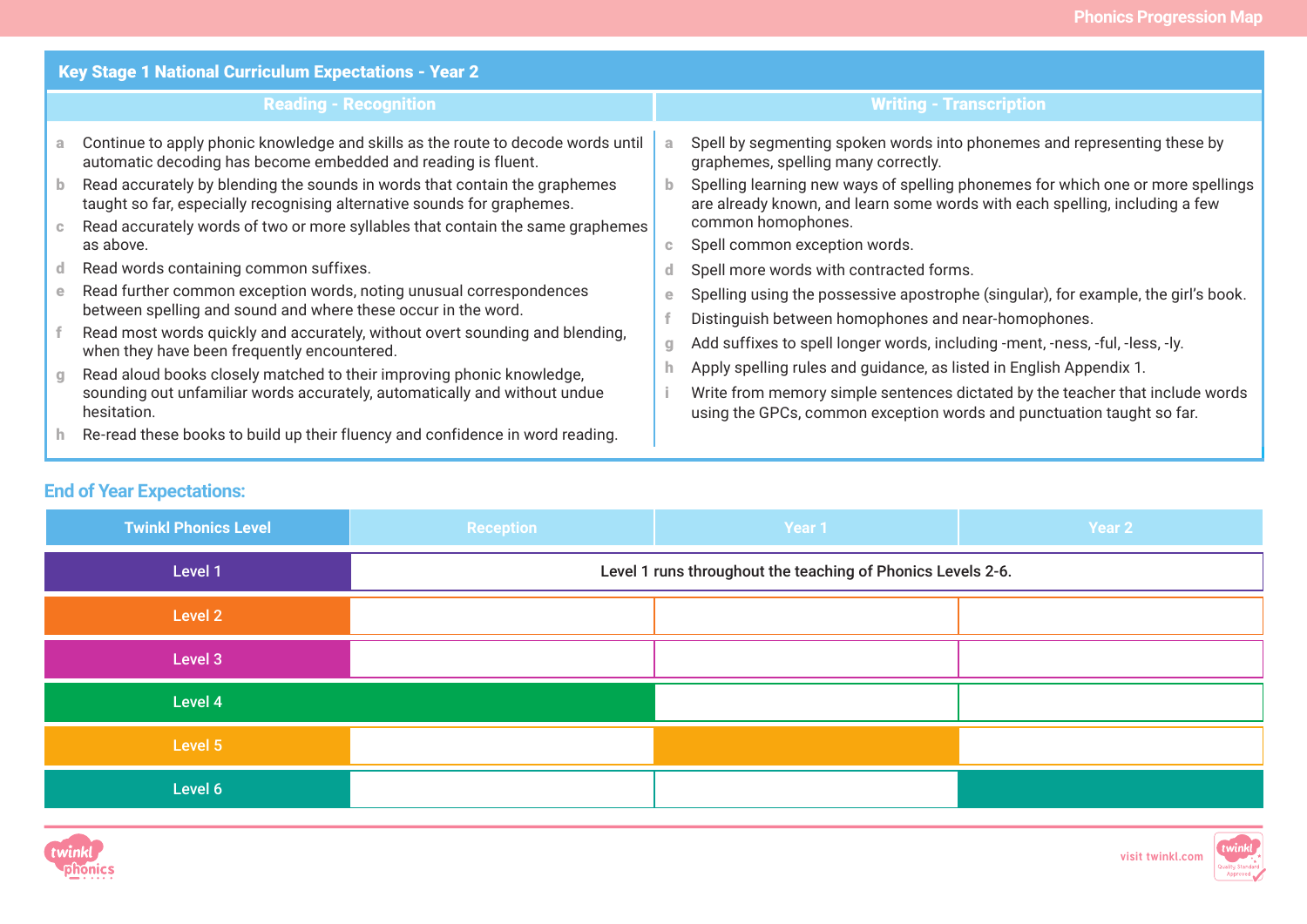# **Phonics Tracking Document**

This tracking document is intended to be used in parallel with the Twinkl Phonics Progression Map. It is intended to be used as a whole class document to show progression, learning and attainment within the Phonics Programme, allowing headteachers, senior leaders, teachers and practitioners to track pupil progress and provide opportunities for collaborative data analysis.

|         | <b>Autumn</b> |  | Spring | Summer |           |  |
|---------|---------------|--|--------|--------|-----------|--|
| Level 1 |               |  |        |        |           |  |
| Level 2 |               |  |        |        |           |  |
| Level 3 |               |  |        |        |           |  |
| Level 4 |               |  |        |        | <b>YR</b> |  |
| Level 5 |               |  |        |        | <b>Y1</b> |  |
| Level 6 |               |  |        |        | Y2        |  |



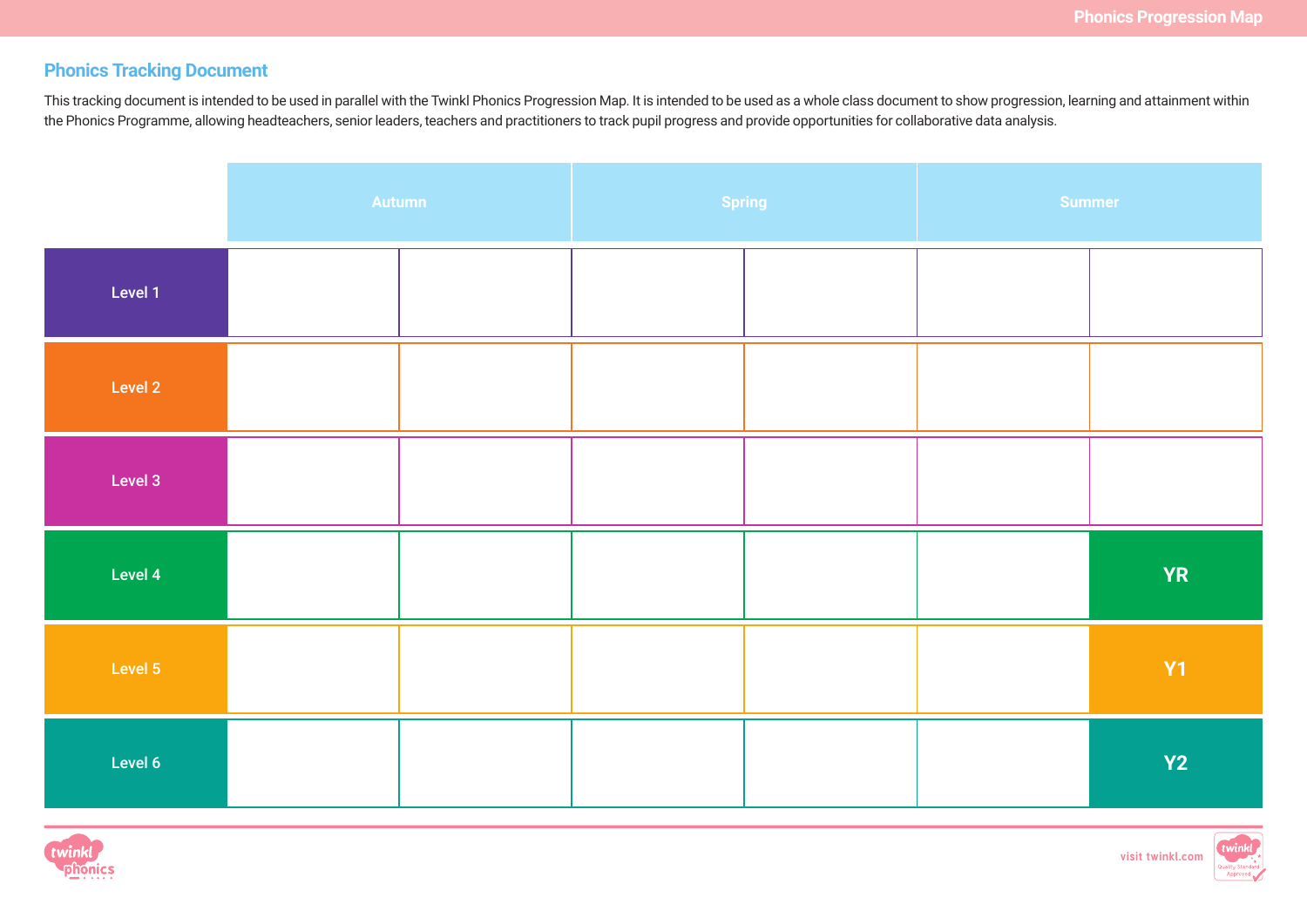#### **By the end of Level 1, children will:**

- have experienced a wealth of listening activities including songs, stories and rhymes;
- be able to distinguish between speech sounds and many will be able to blend and segment words orally.

Some children will also be able to recognise spoken words that rhyme and will be able to provide a string of rhyming words, but inability to do this does not prevent moving on to Level 2 as these speaking and listening activities continue.

| <b>Aspect 1</b><br><b>Aspect 2</b><br><b>Environmental Sounds</b><br><b>Instrumental Sounds</b>                                                                                                                                                  |                                                                                                                                                                                                                                                                                                                                                                                                                                                                                                             | <b>Aspect 3</b><br><b>Body Percussion</b>                                                                                                                                                                                                                                                                                                                                                                                                                                                                                            | <b>Aspect 4</b><br><b>Rhythm and Rhyme</b>                                                                                                                                                                                                                                                                                                                                                                                                                              | <b>Aspect 5</b><br><b>Alliteration</b>                                                                                                                                                                                                 | <b>Aspect 6</b><br><b>Voice Sounds</b>                                                                                                                                                                                                                                                                                                                                                                                          | <b>Aspect 7</b><br><b>Oral Blending and</b><br><b>Segmenting</b>                                                                                                                                                                                                                                                                                                                                                                                                                                                          |
|--------------------------------------------------------------------------------------------------------------------------------------------------------------------------------------------------------------------------------------------------|-------------------------------------------------------------------------------------------------------------------------------------------------------------------------------------------------------------------------------------------------------------------------------------------------------------------------------------------------------------------------------------------------------------------------------------------------------------------------------------------------------------|--------------------------------------------------------------------------------------------------------------------------------------------------------------------------------------------------------------------------------------------------------------------------------------------------------------------------------------------------------------------------------------------------------------------------------------------------------------------------------------------------------------------------------------|-------------------------------------------------------------------------------------------------------------------------------------------------------------------------------------------------------------------------------------------------------------------------------------------------------------------------------------------------------------------------------------------------------------------------------------------------------------------------|----------------------------------------------------------------------------------------------------------------------------------------------------------------------------------------------------------------------------------------|---------------------------------------------------------------------------------------------------------------------------------------------------------------------------------------------------------------------------------------------------------------------------------------------------------------------------------------------------------------------------------------------------------------------------------|---------------------------------------------------------------------------------------------------------------------------------------------------------------------------------------------------------------------------------------------------------------------------------------------------------------------------------------------------------------------------------------------------------------------------------------------------------------------------------------------------------------------------|
| Notice sounds<br>around them.<br>Recognise<br>that different<br>objects make<br>different sounds.<br>Start to identify and<br>$\bullet$<br>name sounds.<br>Talk about<br>$\bullet$<br>environmental<br>sounds, describing<br>and comparing them. | Explore<br>instrumental sounds.<br><b>Build awareness</b><br>of how to use<br>instruments to<br>make sounds.<br>Start to identify the<br>sounds of familiar<br>instruments,<br>naming them.<br>Build awareness of<br>how you act upon an<br>instrument affects<br>the sound it makes.<br>Talk about<br>instrumental sounds.<br>describing and<br>comparing them.<br>Use instruments<br>to recreate a<br>sound from a<br>given instruction,<br>e.g. Tap the drum<br>loudly, shake the<br>tambourine quietly. | Explore the sounds<br>their bodies<br>can make.<br>Join in and<br>copy actions of<br>familiar songs.<br>Join in and copy<br>body percussion<br>patterns and<br>sequences.<br><b>Build awareness</b><br>of how they can<br>change body<br>percussion sounds.<br>Create their own<br>sequences of body<br>percussions.<br>Join in with longer<br>sequences of body<br>percussion.<br>Describe body<br>percussion.<br>Follow instructions<br>to recreate body<br>percussion sounds,<br>e.g. Stamp feet<br>loudly. Clap<br>hands softly. | Join in with songs<br>and rhymes.<br>Recognise familiar<br>rhythms and rhymes.<br>Recognise that<br>words rhyme.<br>Copy and keep a<br>$\bullet$<br>simple beat.<br>Join in and copy<br>breaking words into<br>syllables with a beat.<br>Play with rhyme.<br>Make up their own<br>rhyming words.<br>Complete sentences<br>$\bullet$<br>with their own<br>rhymes orally.<br>Break words down<br>into syllables<br>with a beat.<br>Create<br>$\bullet$<br>their own beat. | Explore initial sounds<br>of words.<br>Select objects with<br>a given initial sound<br>from a choice of two.<br>Identify initial<br>sounds of words.<br>Match to objects<br>with the same<br>initial sound.<br>Play with alliteration. | Explore different<br>mouth movements<br>and sounds.<br>Copy different voice<br>sounds and mouth<br>movements.<br>Recognise different<br>voice sounds.<br>Make a variety<br>of different voice<br>sounds, including<br>animal sounds.<br>Say speech<br>sounds clearly.<br>Talk about<br>voice sounds.<br>Describe and<br>compare<br>voice sounds.<br>Create their own<br>ideas for voices<br>of characters/<br>imitating voices. | Identify the initial<br>sounds of words.<br>Build awareness that<br>words can be broken<br>up into sounds.<br>Choose the correct<br>object when hearing<br>the word broken into<br>single sounds.<br>Blend and say a<br>$\bullet$<br>simple CVC and VC<br>word after hearing it<br>broken down into its<br>individual sounds.<br>Segment CVC and<br>VC words into their<br>individual sounds.<br>Start to blend<br>the sounds of<br>longer words.<br>Identify how many<br>$\bullet$<br>sounds are in a CVC<br>or VC word. |



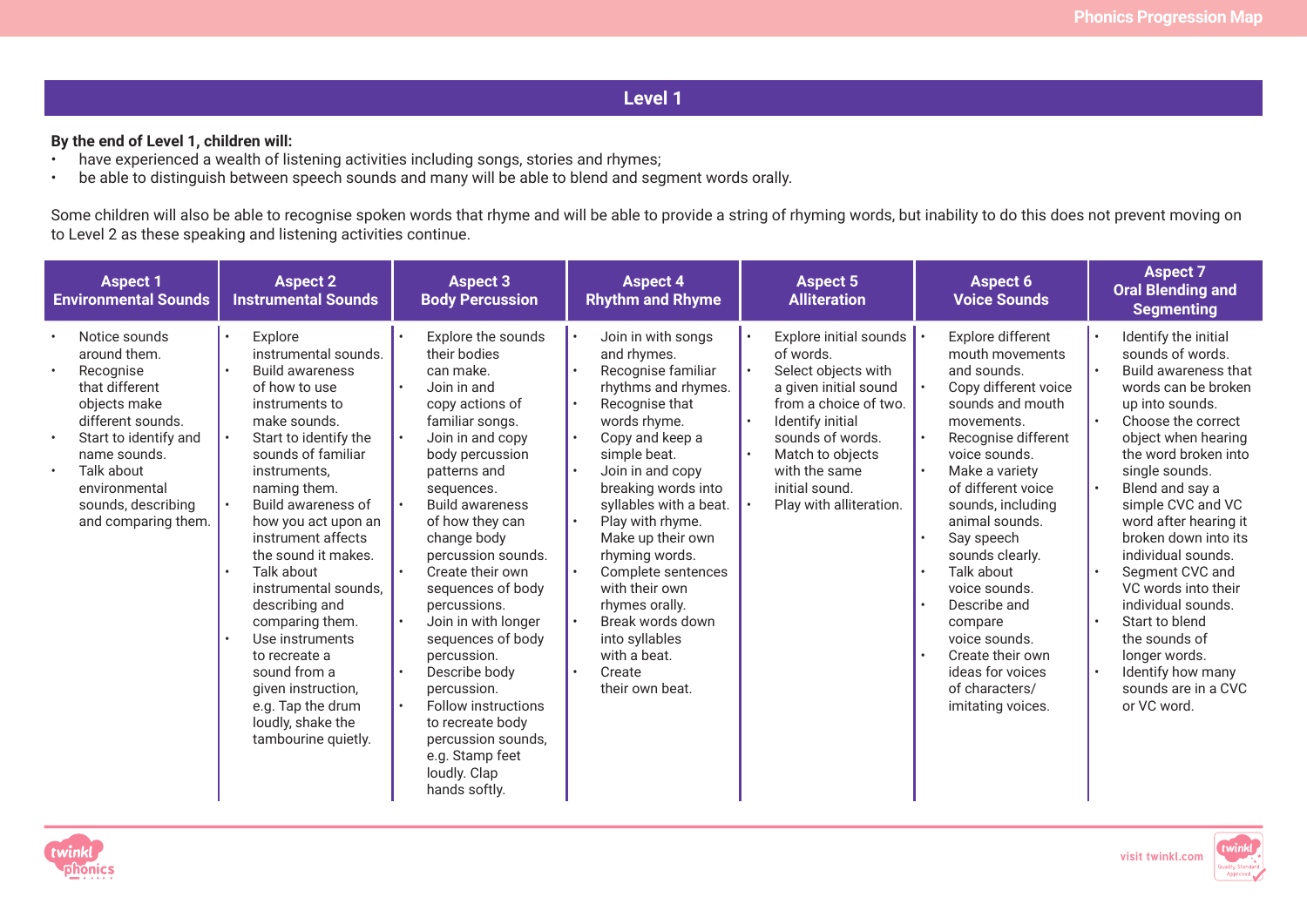#### **By the end of Level 2, children should be able to:**

- give the phoneme when shown any Level 2 grapheme;
- find any Level two grapheme, from a display, when given the phoneme;
- orally blend and segment CVC words;
- blend and segment in order to read and spell (using magnetic letters) VC words, such as if, am, on, up and nonsense words, such as ip, ug and ock;
- read the five tricky words the, to, I, no, go.

|                     | <b>Week</b> |            |            |             |                        |                  |  |  |  |  |  |  |
|---------------------|-------------|------------|------------|-------------|------------------------|------------------|--|--|--|--|--|--|
|                     |             |            |            |             |                        |                  |  |  |  |  |  |  |
| <b>Sounds</b>       | s, a, t, p  | i, n, m, d | g, o, c, k | ck, e, u, r | h, b, f, ff, l, ll, ss | all Level 2 GPCs |  |  |  |  |  |  |
| <b>Tricky Words</b> |             |            |            | to, the     | no, go, l              |                  |  |  |  |  |  |  |

**Level 3**

#### **By the end of Level 3, children should be able to:**

- give the phoneme when shown all or most Level 2 and Level 3 graphemes;
- find all or most Level 2 and Level 3 graphemes, from a display, when given the phoneme;
- blend and read CVC words (single-syllable words consisting of Level two and Level three graphemes);
- segment and make a phonetically plausible attempt at spelling CVC words (single-syllable words consisting of Level 2 and Level 3 graphemes);
- read the tricky words he, she, we, me, be, was, my, you, her, they, all, are;
- spell the tricky words the, to, I, no, go;
- write each letter correctly when following a model.

|                                        | <b>Week</b>                 |                     |                |                 |                |                 |              |                     |                     |                                        |                                           |                             |
|----------------------------------------|-----------------------------|---------------------|----------------|-----------------|----------------|-----------------|--------------|---------------------|---------------------|----------------------------------------|-------------------------------------------|-----------------------------|
|                                        |                             |                     |                |                 |                |                 |              |                     |                     | $ 10\rangle$                           |                                           | $\mathsf{12}^\mathsf{T}$    |
| <b>Sounds</b>                          | j, v, w, x                  | y, z,<br>zz, qu, ch | sh, th, th, ng | ai, ee, igh, oa | 00, 00, ar, or | ur, ow, oi, ear | air, ure, er | all<br>Level 3 GPCs | all<br>Level 3 GPCs | trigraphs<br>and consonant<br>digraphs | recap j, v,<br>w, x and<br>vowel digraphs | all<br>Level 3 GPCs         |
| <b>Tricky Words</b><br>Reading         | all Level 2<br>tricky words | he, she             | we, me, be     | was             | my             | you             | they         | here                | all, are            | was, my<br>(recap)                     | we, they<br>(recap)                       | all Level 3<br>tricky words |
| <b>Tricky Words</b><br><b>Spelling</b> |                             | the, to             |                | no, go, l       |                |                 |              |                     |                     |                                        |                                           | the, to,<br>no, go, l       |



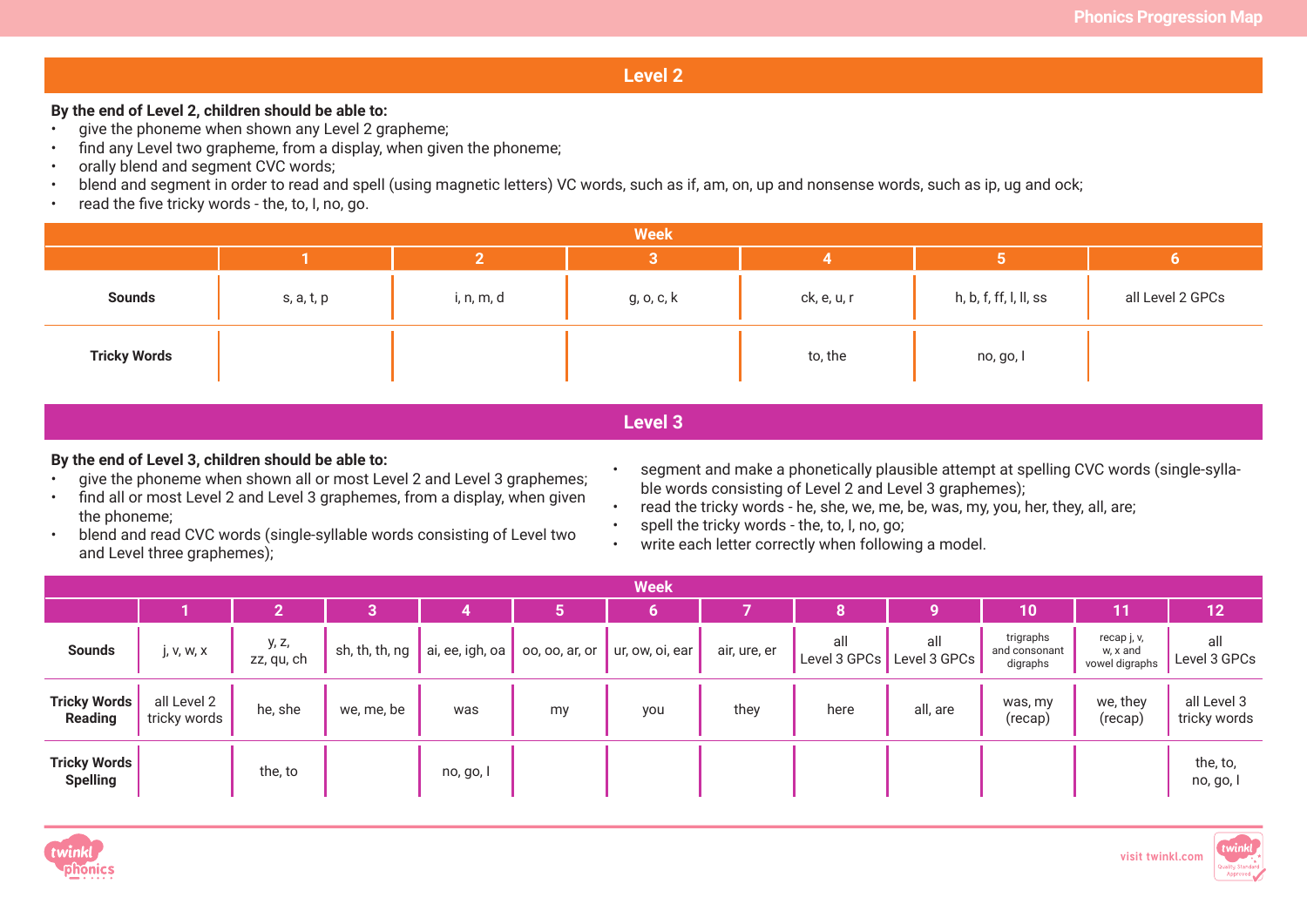#### **By the end of Level 4, children should be able to:**

- give the phoneme when shown any Level 2 and Level 3 grapheme;
- find any Level 2 and Level 3 grapheme, from a display, when given the phoneme;
- be able to blend and read words containing adjacent consonants;
- be able to segment and spell words containing adjacent consonants;
- be able to read the tricky words some, one, said, come, do, so, were, when, have, there, out, like, little, what;
- be able to spell the tricky words he, she, we, me, be, was, my, you, her, they, all, are;
- write each letter, usually correctly.

|                                        | <b>Week</b>            |                          |                          |                         |  |  |  |  |  |  |  |
|----------------------------------------|------------------------|--------------------------|--------------------------|-------------------------|--|--|--|--|--|--|--|
|                                        |                        |                          | 3                        |                         |  |  |  |  |  |  |  |
| <b>Sounds</b>                          | Final consonant blends | Initial consonant blends | <b>Consonant blends</b>  | <b>Consonant blends</b> |  |  |  |  |  |  |  |
| <b>Tricky Words</b><br><b>Reading</b>  | said, so               |                          | were, there, little, one | do, when, out, what     |  |  |  |  |  |  |  |
| <b>Tricky Words</b><br><b>Spelling</b> | he, be, we, she, me    | was, you                 | they, are, all           | my, her, here           |  |  |  |  |  |  |  |



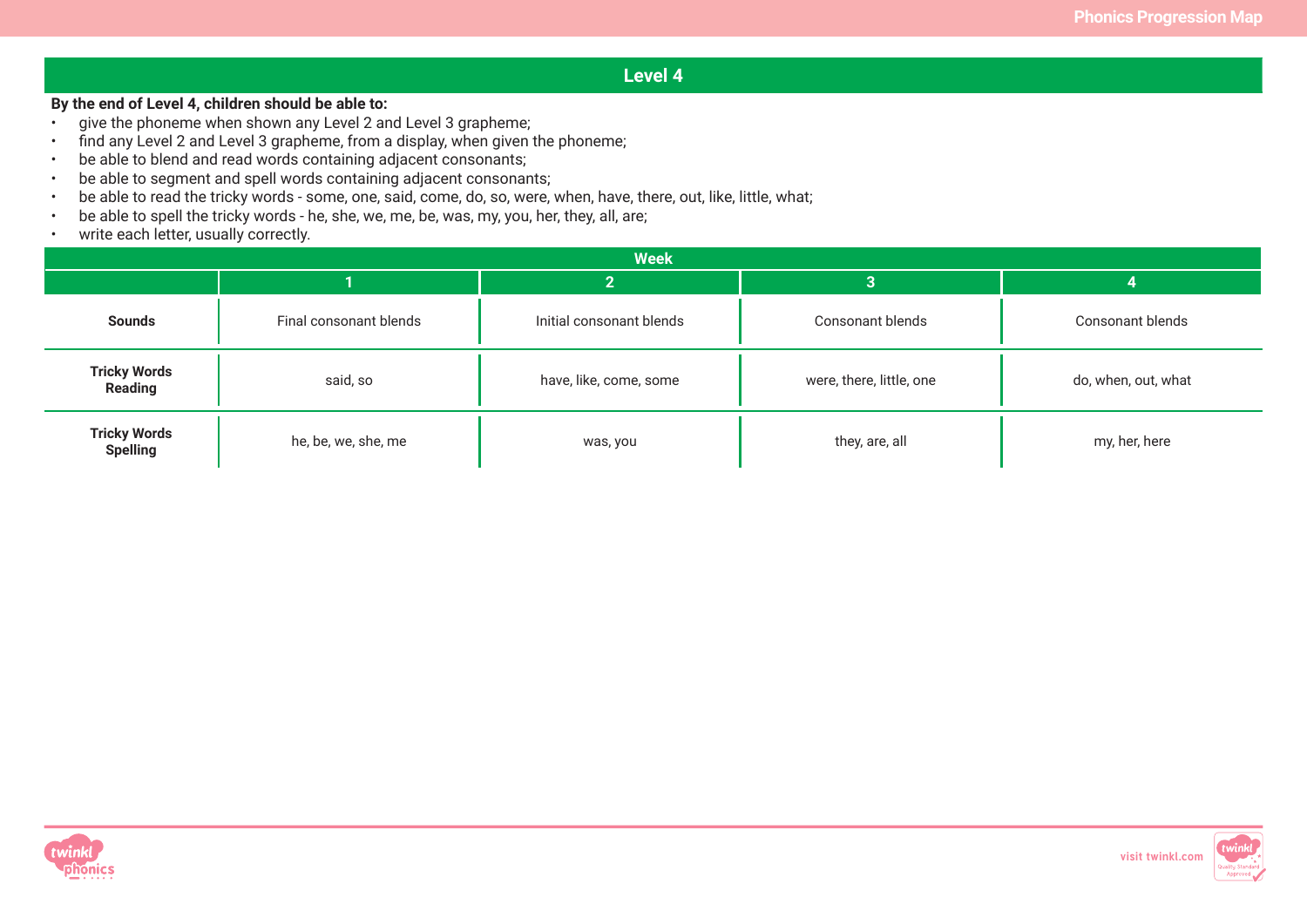#### **By the end of Level 5, children should be able to:**

- give the phoneme when shown any grapheme that has been taught;
- for any given phoneme, write the common graphemes;
- apply phonics knowledge and skills as the prime approach to reading and spelling unfamiliar words that are not completely decodable;
- read and spell phonically decodable two-syllable and three-syllable words;
- read automatically all the words in the list of 100 high-frequency words;
- accurately spell most of the words in the list of 100 high-frequency words;
- form each letter correctly;
- Use alternative ways of pronouncing and representing the long vowel phonemes.

|                                                            |                                                              |                                                                   |                                                              |                                                               | <b>Week</b>                                                  |                                                                |                                                                   |                                                                      |                                                                  |                                                                              |
|------------------------------------------------------------|--------------------------------------------------------------|-------------------------------------------------------------------|--------------------------------------------------------------|---------------------------------------------------------------|--------------------------------------------------------------|----------------------------------------------------------------|-------------------------------------------------------------------|----------------------------------------------------------------------|------------------------------------------------------------------|------------------------------------------------------------------------------|
|                                                            | $\mathbf{1}$                                                 | $\overline{2}$                                                    | $\overline{3}$                                               | $\overline{4}$                                                | $5\phantom{1}$                                               | 6 <sup>1</sup>                                                 | $\overline{7}$                                                    | 8 <sup>°</sup>                                                       | $\overline{9}$                                                   | 10                                                                           |
| <b>Sounds</b>                                              | 'ay' saying /ai/                                             | 'oy' saying /oi/                                                  | 'ie' saying /igh/                                            | 'ea' saying /ee/                                              | 'a_e' saying /ai/                                            | 'i_e'<br>$^{\prime}$ o $\_$ e $^{\prime}$                      | $'u_e$<br>$'e_e$                                                  | 'ou' saying /ow/                                                     | long<br>vowel sounds                                             | 'ch' saying /c/<br>'ch' saying /sh/                                          |
| Regular<br><b>Spellings</b>                                | day<br>may<br>say<br>play<br>clay<br>tray<br>spray<br>crayon | toy<br>boy<br>joy<br>enjoy<br>destroy<br>annoy<br>employ<br>royal | pie<br>lie<br>tie<br>die<br>cried<br>tried<br>spied<br>fried | sea<br>bead<br>read<br>seat<br>meat<br>heap<br>treat<br>least | snake<br>game<br>cake<br>ate<br>same<br>make<br>name<br>came | bike<br>time<br>pine<br>prize<br>bone<br>home<br>note<br>alone | use<br>cube<br>fume<br>tube<br>these<br>theme<br>even<br>complete | our<br>about<br>cloud<br>scout<br>sprout<br>proud<br>sound<br>ground | apricot<br>kind<br>wild<br>lion<br>human<br>gold<br>cold<br>both | school<br>Christmas<br>chemist<br>chord<br>echo<br>chef<br>prachute<br>chute |
| <b>Common</b><br><b>Exception Words</b><br><b>Reading</b>  | could<br>should                                              | would<br>want                                                     | oh<br>their                                                  | Mr<br>Mrs                                                     | love<br>your                                                 | people<br>looked                                               | called<br>asked                                                   | water<br>where                                                       | who<br>why                                                       | thought<br>through                                                           |
| <b>Common</b><br><b>Exception Words</b><br><b>Spelling</b> | said<br><b>SO</b>                                            | have<br>like                                                      | some<br>come                                                 | were<br>there                                                 | little<br>one                                                | do<br>when                                                     | what<br>could                                                     | should<br>would                                                      | want<br>their                                                    | Mr<br>Mrs                                                                    |



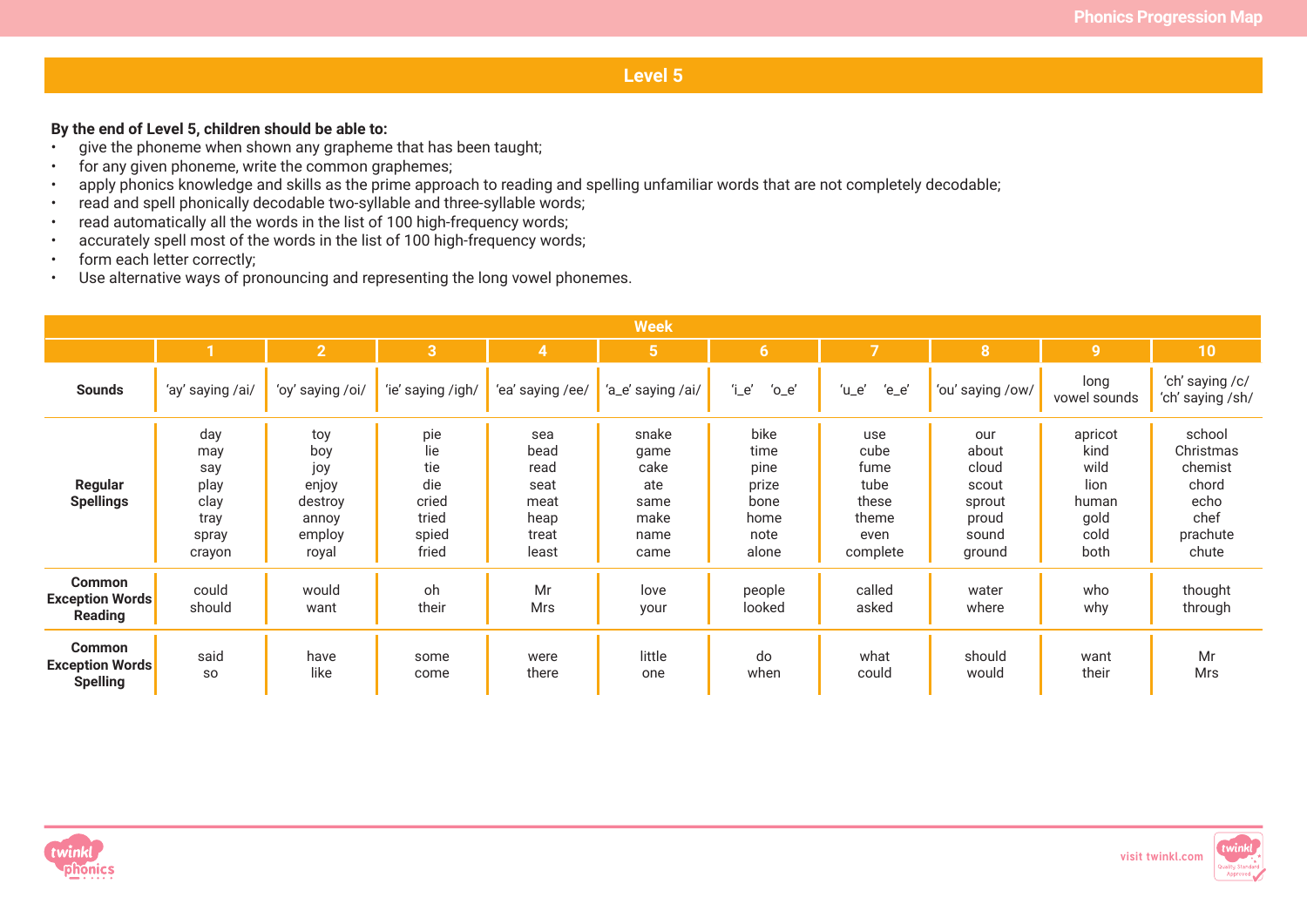|                                                            | 11                                                                  | 12                                                            | 13                                                        | 14                                                                    | 15                                                                     | 16                                                        | 17                                                                        | 18                                                               | 19                                                                                 | 20                                                                           |
|------------------------------------------------------------|---------------------------------------------------------------------|---------------------------------------------------------------|-----------------------------------------------------------|-----------------------------------------------------------------------|------------------------------------------------------------------------|-----------------------------------------------------------|---------------------------------------------------------------------------|------------------------------------------------------------------|------------------------------------------------------------------------------------|------------------------------------------------------------------------------|
| <b>Sounds</b>                                              | 'ir' saying /er/                                                    | 'ue' saying /<br>yoo/ and /oo/                                | 'ew' saying<br>/yoo/ and /oo/                             | 'y' saying /ee/                                                       | 'aw' and 'au'<br>saying /or/                                           | 'ow' and 'oe'<br>saying /oa/                              | 'wh' saying /w/                                                           | 'c' saying /s/<br>'g' saying /j/                                 | 'ph' saying /f/                                                                    | 'ea' saying /e/                                                              |
| Regular<br><b>Spellings</b>                                | stir<br>girl<br>bird<br>shirt<br>dirt<br>third<br>first<br>thirteen | due<br>venue<br>fuel<br>argue<br>clue<br>glue<br>true<br>blue | few<br>new<br>dew<br>stew<br>blew<br>chew<br>grew<br>drew | very<br>family<br>body<br>happy<br>sunny<br>furry<br>crunchy<br>hairy | saw<br>paw<br>draw<br>yawn<br>August<br>launch<br>laundry<br>astronaut | low<br>slow<br>window<br>own<br>toe<br>hoe<br>doe<br>goes | white<br>whisper<br>whiskers<br>whine<br>whale<br>which<br>while<br>wheel | gem<br>magic<br>giant<br>ginger<br>cell<br>city<br>face<br>slice | phone<br>dolphin<br>elephant<br>alphabet<br>photo<br>microphone<br>graph<br>orphan | head<br>bread<br>ready<br>deaf<br>healthy<br>weather<br>instead<br>breakfast |
| <b>Common</b><br><b>Exception Words</b><br>Reading         | work<br>house                                                       | many<br>laughed                                               | because<br>different                                      | any<br>eyes                                                           | friend<br>also                                                         | once<br>please                                            | lived<br>coming                                                           | Monday<br>Tuesdav                                                | Wednesday<br>Thursday                                                              | more<br>before                                                               |
| <b>Common</b><br><b>Exception Words</b><br><b>Spelling</b> | love<br>your                                                        | people<br>looked                                              | asked<br>called                                           | water<br>where                                                        | who<br>why                                                             | thought<br>through                                        | work<br>house                                                             | many<br>laughed                                                  | because<br>different                                                               | any<br>eyes                                                                  |

|                                                            | 21                                                                       | 22                                                                             | 23                                                                                 | 24                                                                                   | 25                                                                       | 26                                                                                 | 27                                                             | 28                                                                      | 29                                                                   | 30                                                                        |
|------------------------------------------------------------|--------------------------------------------------------------------------|--------------------------------------------------------------------------------|------------------------------------------------------------------------------------|--------------------------------------------------------------------------------------|--------------------------------------------------------------------------|------------------------------------------------------------------------------------|----------------------------------------------------------------|-------------------------------------------------------------------------|----------------------------------------------------------------------|---------------------------------------------------------------------------|
| <b>Sounds</b>                                              | 'ie' saying /ee/                                                         | suffix-ed                                                                      | suffix -s and -es                                                                  | suffix<br>-er and -est                                                               | 'tch' saying /ch/                                                        | adding - ing<br>and -er to verbs                                                   | 'are' and ear'<br>saying /air/                                 | 've' saying /v/                                                         | 'ore' saying /or/                                                    | prefix un-                                                                |
| <b>Regular</b><br><b>Spellings</b>                         | chief<br>brief<br>field<br>shield<br>priest<br>shriek<br>thief<br>relief | jumped<br>looked<br>gasped<br>yelled<br>hunted<br>started<br>shouted<br>wished | skirts<br>raincoats<br>hoodies<br>bracelets<br>glasses<br>buses<br>boxes<br>wishes | louder<br>fresher<br>quicker<br>colder<br>loudest<br>freshest<br>quickest<br>coldest | catch<br>match<br>fetch<br>witch<br>stitch<br>ditch<br>crutch<br>kitchen | playing<br>helping<br>teaching<br>singing<br>player<br>helper<br>teacher<br>singer | stare<br>care<br>share<br>dare<br>tear<br>wear<br>bear<br>pear | live<br>give<br>have<br>serve<br>leave<br>active<br>relative<br>believe | more<br>core<br>sore<br>score<br>shore<br>adore<br>before<br>explore | unwell<br>unkind<br>unlock<br>unfair<br>untie<br>undo<br>unpack<br>unsafe |
| <b>Common</b><br><b>Exception Words</b><br><b>Reading</b>  | January<br>February                                                      | April<br>July                                                                  | August<br>October                                                                  | November<br>December                                                                 | door<br>floor                                                            | prince<br>princess                                                                 | autumn<br>school                                               | know<br>baby                                                            | other<br>whole                                                       | talk<br>two                                                               |
| <b>Common</b><br><b>Exception Words</b><br><b>Spelling</b> | friend<br>once                                                           | please<br>lived                                                                | more<br>coming                                                                     | Monday<br>Tuesday                                                                    | Wednesday<br>Thursday                                                    | also<br>before                                                                     | January<br>February                                            | April<br>July                                                           | August<br>October                                                    | November<br>December                                                      |



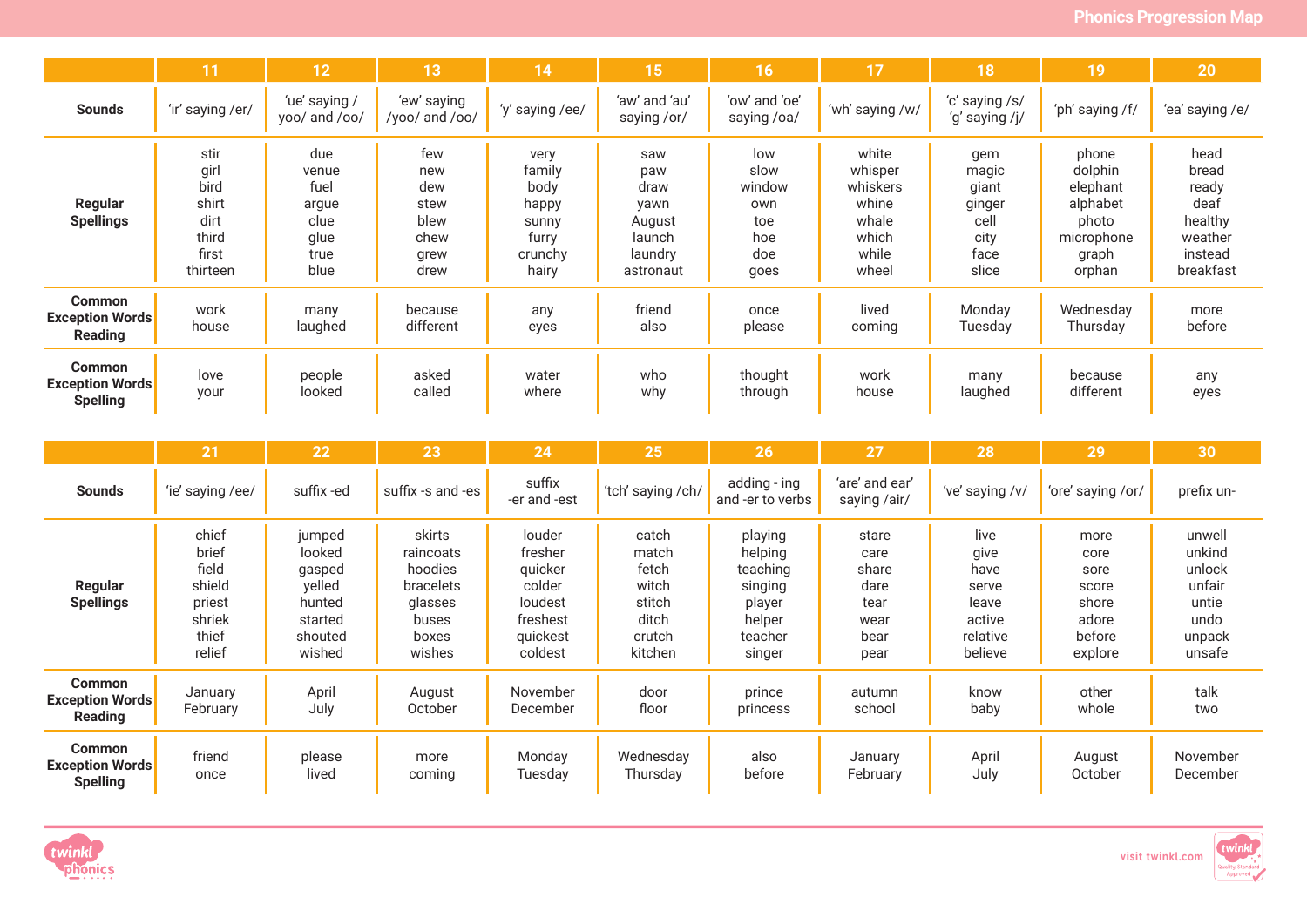#### **By the end of Level 6, children should be able to:**

- read accurately most words of two or more syllables;
- read most words containing common suffixes;
- read most common exception words;
- read most words accurately, in age appropriate books, without overt sounding and blending, and sufficiently fluently to allow them to focus on their understanding rather than on decoding individual words;
- sound out most unfamiliar words accurately, without undue hesitation;
- segment spoken words into phonemes and represent these by graphemes, spelling many of these words correctly and making phonically-plausible attempts at others;
- spell most common exception words correctly.

| <b>Week</b>                                                |                                                       |                                                                            |                                                                               |                                                           |                                                                           |                                                                                        |                                                                    |                                                                            |                                                                                        |                                                                              |  |
|------------------------------------------------------------|-------------------------------------------------------|----------------------------------------------------------------------------|-------------------------------------------------------------------------------|-----------------------------------------------------------|---------------------------------------------------------------------------|----------------------------------------------------------------------------------------|--------------------------------------------------------------------|----------------------------------------------------------------------------|----------------------------------------------------------------------------------------|------------------------------------------------------------------------------|--|
|                                                            |                                                       | $\overline{2}$                                                             | 3                                                                             | 4                                                         | $5\phantom{.}$                                                            | 6                                                                                      |                                                                    | 8                                                                          | 9                                                                                      | 10 <sub>1</sub>                                                              |  |
| <b>Spelling</b><br><b>Pattern</b>                          | 'y' saying /igh/                                      | 'dge' and 'ge'<br>saying /j/                                               | adding-es<br>to words<br>ending in y                                          | 'gn' saying /n/                                           | 'kn' saying /n/                                                           | adding-ed,<br>-ing to words<br>ending in y                                             | 'wr' saying /r/                                                    | 'le' saying /l/                                                            | adding -er,<br>-est to words<br>ending in y                                            | 'el' saying /l/                                                              |  |
| Regular<br><b>Spellings</b>                                | by<br>try<br>dry<br>sky<br>fly<br>sly<br>spy<br>reply | edge<br>hedge<br>badge<br>bridge<br>change<br>large<br>orange<br>challenge | flies<br>cries<br>spies<br>replies<br>babies<br>teddies<br>carries<br>hurries | gnome<br>sign<br>gnaw<br>gnat<br>design<br>gnarl<br>gnash | knight<br>knee<br>knot<br>knife<br>knock<br>know<br>knapsack<br>knowledge | copied<br>copying<br>worried<br>worrying<br>annoying<br>annoyed<br>studying<br>studied | wrong<br>wren<br>wrist<br>wrap<br>write<br>wrote<br>wring<br>wreck | bubble<br>middle<br>table<br>apple<br>little<br>puddle<br>giggle<br>cuddle | happier<br>happiest<br>easier<br>easiest<br>funnier<br>funniest<br>luckier<br>luckiest | camel<br>travel<br>chisel<br>squirrel<br>tunnel<br>funnel<br>towel<br>tinsel |  |
| <b>Common</b><br><b>Exception Words</b><br><b>Spelling</b> | door<br>floor                                         | prince<br>princess                                                         | autumn<br>school                                                              | know<br>baby                                              | mother<br>another                                                         | talk<br>two                                                                            | world<br>work                                                      | poor<br>great                                                              | break<br>steak                                                                         | busy<br>clothes                                                              |  |
| Grammar                                                    | capital letters<br>and full stops                     | proper<br>nouns (names)                                                    | plural nouns                                                                  | alphabetical<br>order (1) - first/<br>second letter       | alphabetical<br>order<br>$(2)$ - second/<br>subsequent<br>letters         | verbs                                                                                  | adverbs                                                            | common nouns<br>(revision)                                                 | adjectives<br>and expanded<br>noun phrases                                             | commas in<br>lists                                                           |  |